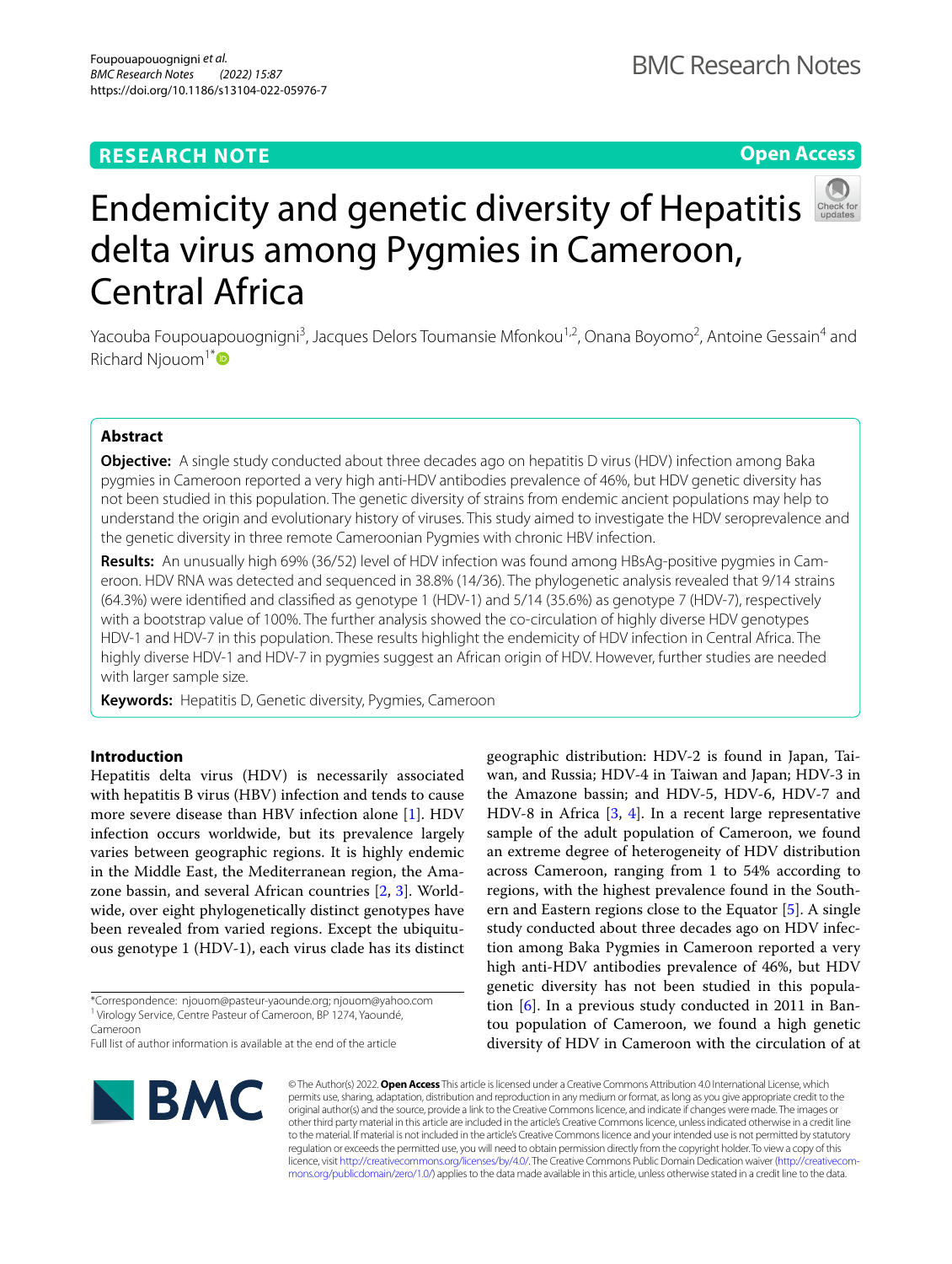least 4 genotypes including genotypes 1, 5, 6 and 7 [\[6](#page-4-5)]. In a recent study, the HDV genetic diversity was studied using 211 HDV-positive samples obtained from blood donors in retrospective studies conducted between 2010 and 2016 in Douala and Yaounde in Cameroon as well as patients with illness of unknown etiology, antenatal patients, and participants of door-to- door and voluntary testing campaigns recruited from 14 villages and towns in the South region of Cameroon [\[7](#page-4-6)]. HDV genotypes 1, 6, 7, and 8 were identifed in the study population, indicating a high level of HDV diversity in Cameroon. Genotype 1 was predominant (65.4%), followed by genotype 7 (28.9%), genotype 6 (5.2%) and one sample of genotype 8 (0.5%). Potential recombinant breakpoints as depicted by sequence branching basal to references were assayed with the aid of SimPlot, however, none was found. The genetic diversity of strains from endemic ancient populations may help to understand the origin and evolutionary history of viruses [[8\]](#page-4-7). In the present study, we investigated the HDV seroprevalence and the genotype diversity in three remote Cameroonian Pygmy populations with chronic HBV infection.

## **Main text**

### **Methods**

This study was part of a survey on emerging viruses in Pygmies from Cameroon conducted from 2005 to 2008  $[9-11]$  $[9-11]$ . The geographic localization and the characteristics of the subjects included in this study are described elsewhere [[9\]](#page-4-8). After obtained consent, whole blood was collected in EDTA tube and sample obtained was centrifuged at 2000*g* during 5 min. Plasma isolated was aliquoted and stored at −80 °C for subsequent handling. The Murex anti-delta assay (Abbott, Wiesbaden, Germany) was employed as described in the manufacturer's protocol to determine the presence of HDV antibodies (HDV-Ab). In order to characterize HDV samples, RNA was extracted from 140 µl HDV-Ab-positive plasma using the QIAamp RNA minikit (Qiagen, Courtaboeuf, France) and HDV RNA was detected by reverse transcription (RT)-PCR amplifcation of a 360-bp fragment coding for the small hepatitis delta antigen (*HDV-sHD*) gene as described previously [\[12](#page-4-10)]. Amplicons were sequenced bidirectionally with the BigDye Terminator v3.1 Sequencing Kit (Applied Biosystems) using primers described previously [\[12](#page-4-10)]. Sequences editing was done using EDITSEQ (software Seqman™ II Lasergene). HDV reference sequences were retrieved from the Gen-Bank database for multi-alignment using the CLUSTAL W method  $[13]$  in the MEGA software version 6  $[14]$  $[14]$ . Originally, we used the neighbour-joining method with 1000-bootstrap replicates to generate an extended phylogenetic tree with all known HDV genotypes. Then, the HDV sequence data sets were downsized by omitting most branches containing no studied sequences. For the analysis of the maximum likelihood of phylogenetic relationship, a reduced data set was used whilst considering the best-ft evolution model. In this case, the General Time Reversible with Gamma distribution  $GTR+G+I$ ) was used with the assumption that a certain fraction of sites was invariable on an evolutionary level  $(GTR+G+I)$ . The 1000 bootstrap resampling method was used to assess the reliability of the tree nodes. Kimura two-parameter approach was used to determine the genetic distances between the strains.

For this study, 52 of 62 HBsAg-positive pygmies previously detected were available [\[9](#page-4-8)].

#### **Results**

HDV-Ab were found in 36 (69.2%) of the 52 tested plasmas. There was a significant association of HDV-Ab prevalence with age, increasing from 36.6% in children below 10 years of age to 46.2% in 10–20 years old adolescents, and > 75% among the > 21 years old  $(P<0.001)$ (Table [1\)](#page-1-0). RNA was detected and sequenced only in 14 out of the 36 HDV-Ab positive samples. The obtained sequences were compared to HDV reference sequences retrieved from Genbank corresponding to the eight HDV genotypes. The phylogenetic analysis revealed that 9 (64.3%) out of the 14 included in this study were classifed as genotype 1 (HDV-1) with a bootstrap value of 100% (Fig. [1\)](#page-2-0). The pairwise comparison of these nine strains revealed 81% to 87.1% similarity with a consensus HDV-1

<span id="page-1-0"></span>**Table 1** Seroprevalence of HDV-Ab in three pygmy groups of Cameroon infected with HBV

| Age           | n/N<br>(%; IC95%)           |                              |              |                                 |  |  |  |  |
|---------------|-----------------------------|------------------------------|--------------|---------------------------------|--|--|--|--|
|               | <b>Baka</b>                 | <b>Bakola</b>                | Bedzam Total |                                 |  |  |  |  |
| < 10          | 1/3<br>$(33.3; -20 - 86.6)$ | 3/8<br>$(37.5; 4 - 71)$      | 0            | 4/11<br>$(36.6; 8.1 - 65.1)$    |  |  |  |  |
| $11 - 20$     | 4/7<br>(57.1; 20.5–93.7)    | 1/5<br>$(20; -15.1 - 55.1)$  | 1/1<br>(100) | 6/13<br>$(46.2; 19.1 - 73.3)$   |  |  |  |  |
| $21 - 30$ 8/9 | $(88.8; 68.2 -$<br>109.4)   | $\Omega$                     | 2/2<br>(100) | 10/11<br>$(90.9; 73.9 - 107.9)$ |  |  |  |  |
| 31–40         | 6/6<br>(100)                | 0                            | 3/3<br>(100) | 9/9<br>(100)                    |  |  |  |  |
| $41 - 50$     | 4/4<br>(100)                | 0                            | 0            | 4/4<br>(100)                    |  |  |  |  |
| > 50          | 3/4<br>$(75; 32.6 - 117.6)$ | $\Omega$                     | 0            | 3/4<br>$(75; 32.6 - 117.6)$     |  |  |  |  |
| Total         | 26/33<br>(78.8; 64.9–92.7)  | 4/13<br>$(30.8; 5.7 - 55.9)$ | 6/6<br>(100) | 36/52<br>$(69.2; 56.2 - 81.7)$  |  |  |  |  |

n: number of HDV-Ab positive samples; N: number of samples tested; %: rate of seroprevalence; IC 95%: 95% confdence interval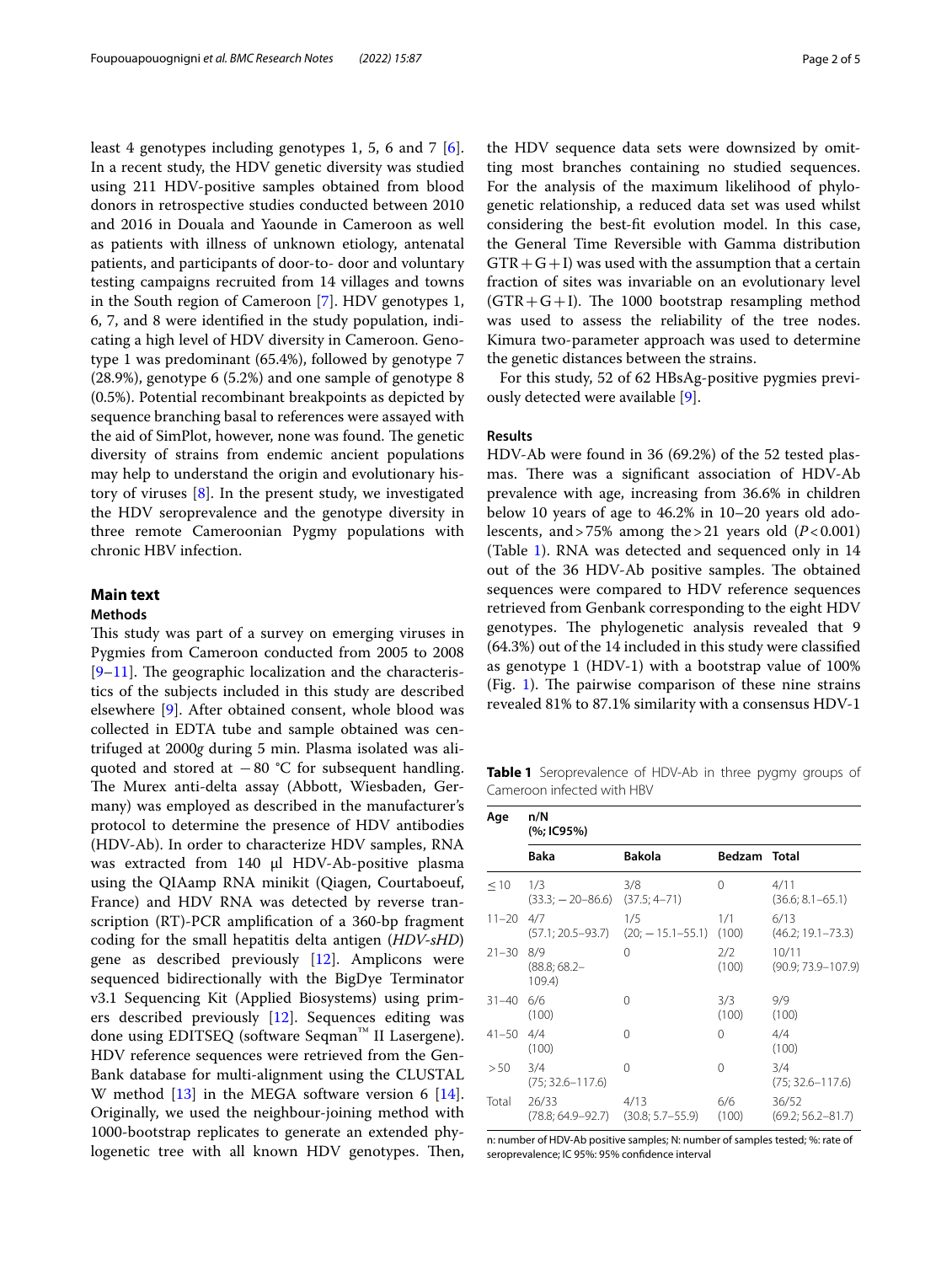<span id="page-2-0"></span>reference sequence. The percentage of similarity was less than 71.9% when compared with HDV-2 to HDV-8 ref-erence sequences (Table [2](#page-3-0)). Thus, these 9 strains were assigned to HDV-1 genotype. The phylogenetic analyses of the Cameroonian HDV-1 strains identifed three clusters (Fig. [1\)](#page-2-0). The first cluster containing three strains

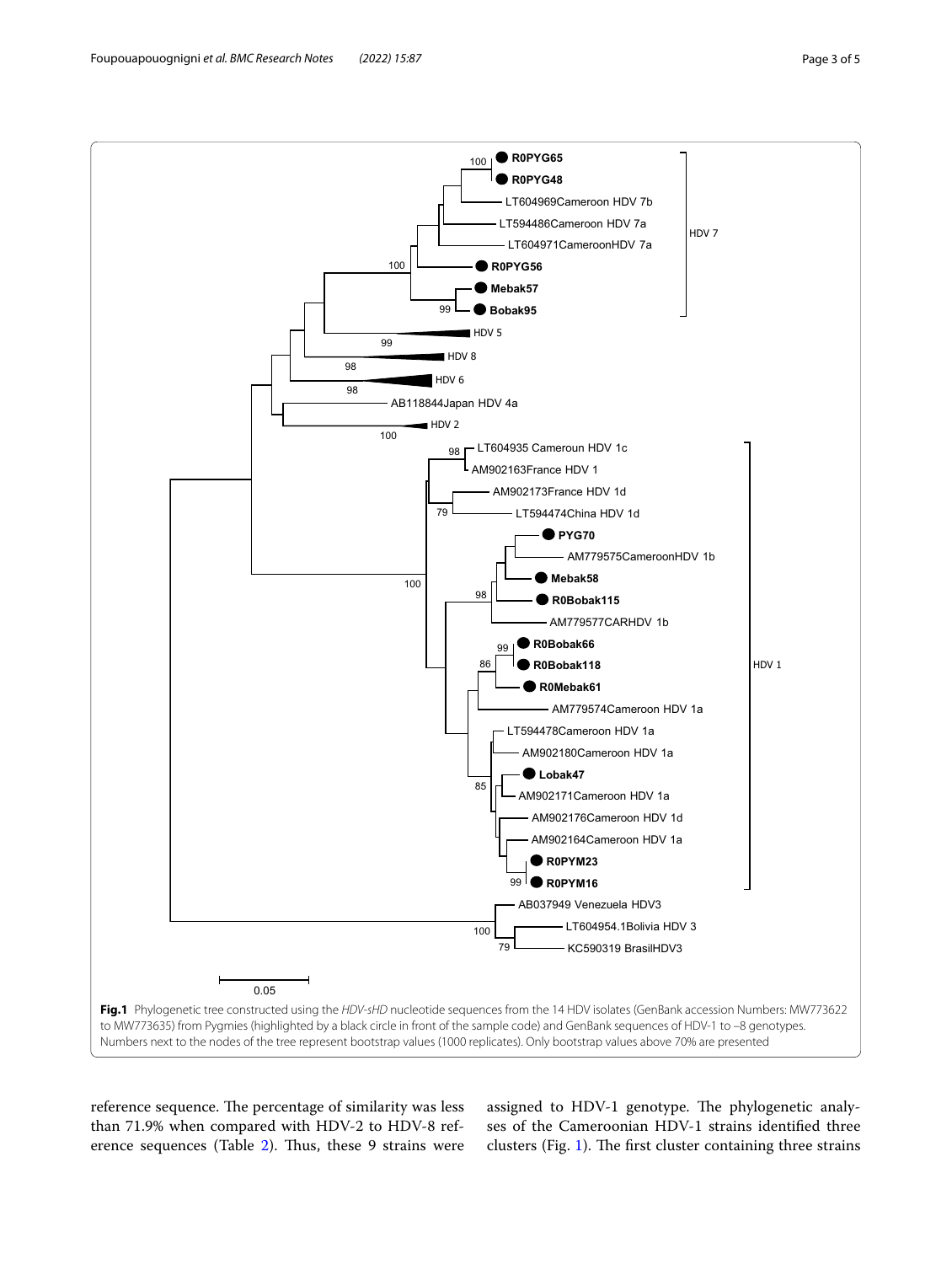|             | HDV-1 | HDV-2 | HDV-3 | HDV-4 | HDV-5 | HDV-6 | HDV-7 | HDV-8 |
|-------------|-------|-------|-------|-------|-------|-------|-------|-------|
| PYG70       | 82.6  | 71    | 60.2  | 71.1  | 65.9  | 66.4  | 66.4  | 67.1  |
| R0Bobak-115 | 83    | 71.9  | 60.2  | 71.2  | 66.5  | 66.9  | 66.6  | 67.3  |
| Mebak-58    | 81.6  | 70.7  | 60.4  | 70.3  | 67.5  | 67    | 69.5  | 68.4  |
| Lobak-47    | 85    | 71.3  | 61.5  | 70.6  | 68    | 66.9  | 68    | 68.8  |
| ROPYM16     | 87.1  | 72.6  | 61.8  | 71.4  | 69    | 68.3  | 68.1  | 68.6  |
| ROPYM23     | 82.9  | 70.7  | 60.5  | 68.9  | 66.5  | 66.3  | 66    | 67.2  |
| R0Bobak-118 | 85.5  | 71.4  | 61.1  | 71.7  | 67.4  | 67.7  | 67    | 68.1  |
| R0Bobak-66  | 85.3  | 71.8  | 61.6  | 71.6  | 67.2  | 67.6  | 67    | 67.8  |
| R0Mebak-61  | 84    | 70.4  | 60.3  | 70.1  | 66.3  | 66.6  | 66.2  | 67.2  |
| ROPYG-56    | 68    | 67.9  | 59.6  | 69.6  | 69.9  | 67.7  | 86.8  | 73.6  |
| Bobak95     | 69    | 67.9  | 59.5  | 69.9  | 68.5  | 69    | 81    | 74.6  |
| Mebak57     | 65.5  | 64.8  | 57.4  | 66.4  | 67.2  | 66.5  | 77,4  | 70.7  |
| ROPYG65     | 59.6  | 59.9  | 54.2  | 62.6  | 63    | 61.4  | 72.2  | 65.8  |
| R0PYG48     | 59.8  | 60    | 55.3  | 62.4  | 64.4  | 62.5  | 73.9  | 67.4  |

<span id="page-3-0"></span>**Table 2** Percent similarity between the R0 gene nucleotide sequences of the 14 HDV samples from Cameroonian Pygmy populations and the representatives of the 8 reference HDV genotypes

(PYG70, Mebak58, and R0Bobak115) was supported by a bootstrap value of 98% and a similarity score of more than 81% was observed between these strains (Table [2](#page-3-0)). This cluster grouped with two previously described HDV sub-genotype 1b strains from Cameroon and Central African Republic (Fig. [1](#page-2-0)). The second cluster containing three strains (Lobak47, R0PYM23, and R0PYM16) was supported by a bootstrap value of 85% (Fig. [1](#page-2-0)) and a similarity score of more than 82% was observed between these strains (Table  $2$ ). This second cluster grouped with fve previously described HDV sub-genotype 1a strains from Cameroon (Fig. [1\)](#page-2-0). Finally, the third cluster containing three strains (R0Bobak66, ROBobak118, and R0Mebak61) was supported by a bootstrap value of 86% (Fig. [1](#page-2-0)) and a similarity score of more than 84% was observed between these strains (Table [2\)](#page-3-0). This third cluster did not group with a signifcant bootstrap with any previously described HDV sub-genotype (Fig.  $1$ ). The average nucleotide similarity (83.24%) among the Cameroonian HDV-1 strains is in the same range with the 83% average reported among other worldwide HDV-1 strains [\[4](#page-4-3)]. These results also highlight the intra-genotypic diversity of the Cameroonian HDV-1 isolates with the presence of two clearly defned HDV sub-genotypes 1a and 1b and the circulation of three new possible HDV-1 sub-genotypes not yet assigned. The complete HDV nucleotide sequences of these three samples are thus required for a correct assignment. Five strains (35.71%) out of the 14 included in this study (R0PYG65, R0PYG48, R0PYG56, Mebak57, and Bobak95), clustered with previously described HDV genotype 7 (HDV-7) with a 100% bootstrap value (Fig. [1\)](#page-2-0). The pairwise comparison of these fve strains revealed a 72.2% to 86.8% similarity with a consensus HDV-7 reference sequence (Table [2](#page-3-0)). Phylogenetically, these fve HDV Cameroonian strains formed three clusters (Fig. [1](#page-2-0)). The first contained one strain (R0PYG56) with a similarity score of 86.8% when compared to previously described HDV-7 genotype, suggesting that this strain could be assigned to HDV-7 genotype. The second contained two strains (R0PYG65 and R0PYG48), was supported by a bootstrap value of 100% and a similarity score of less than 74% when compared to all 8 previously described HDV genotypes, suggesting that they are distinct from any of the 8 previously described HDV genotypes. The third group contained two strains (Bobak95 and Mebak57) was supported by a bootstrap value of 99% and presented a similarity score of 77.4% and 81% with HDV-7 reference sequence while it was less than 74.6% when compared with the other 7 representatives reference sequences suggesting that they are diferent from all the 8 previously described HDV genotypes. Although these results do not fulfl the recommendations for a designation of a new genotype (that is,  $\geq$  3 distinct isolates with high bootstrap values and showing high scores of similarity  $[4]$  $[4]$ , it is likely that the above strains belong to one or even 2 new HDV genotypes. Further studies in pygmy populations are necessary to get the complete HDV nucleotide sequences of these samples for a correct assignment and to confrm if they could be defned as new HDV genotypes.

## **Discussion**

Our results point to an endemicity of HDV infection in the Cameroonian pygmy populations which is in sharp accordance with data reported from the same population about 30 years ago and to the situation in neighbouring